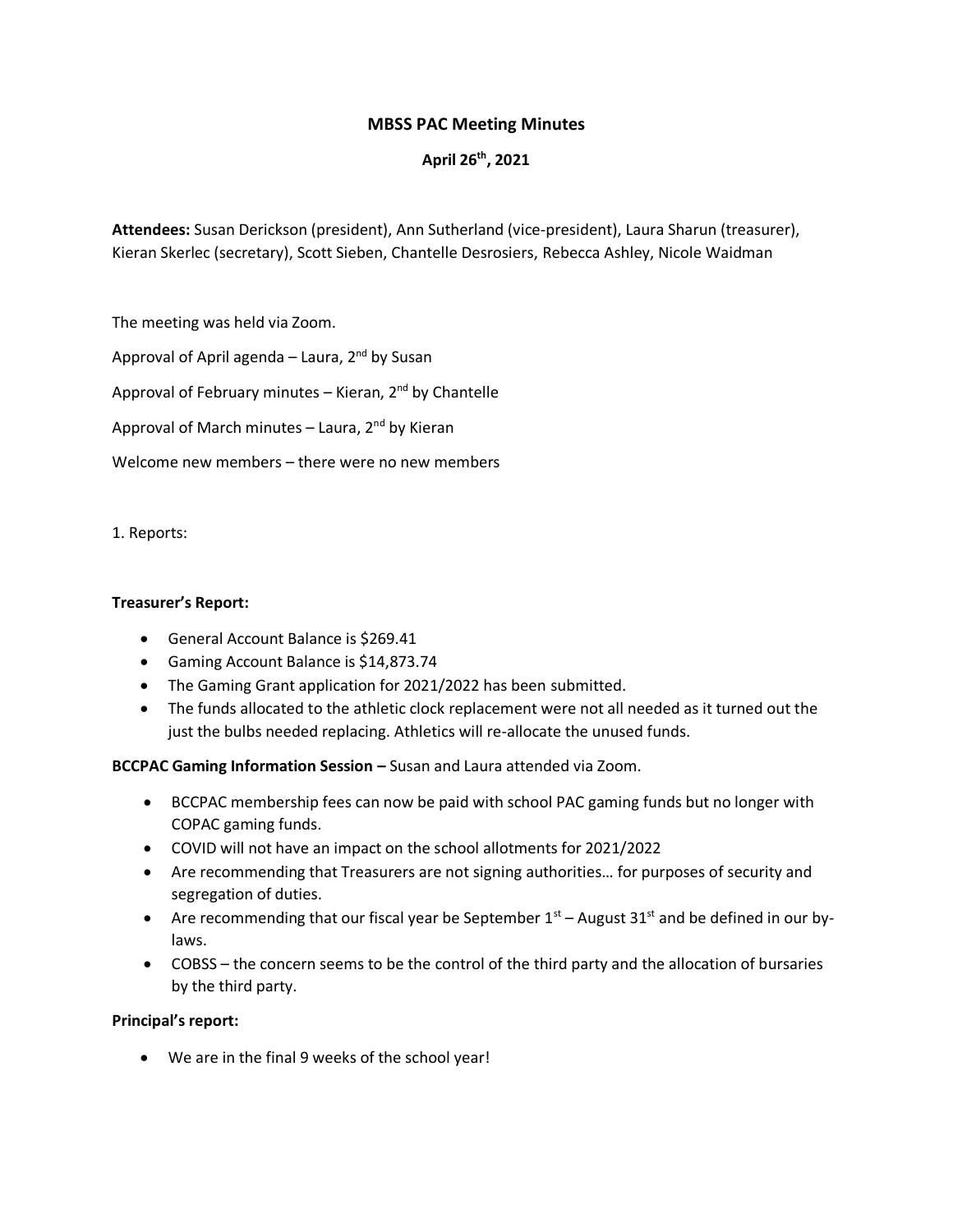- We will have a new Vice Principal next year. Ryan Mansley, currently Vice Principal at KSS, will become our new H-N Vice Principal. Mr. Mansley brings a 6 years of Vice Principal experience to our administrative team.
- Ms. Johnston Banser has been reassigned to be a VP at Rutland Senior
- We are continuing to work on our timetable for next year. Staffing starts on May 1st. The following teaching positions will be posted:
	- o Mechanics (filling in for the retirement of Henrik Oloffs)
	- o Home Economics/Foods (Part time position)
	- o Indigenous Education, SS, English, Careers (filling in for the promotion of Ms. Johnston Banser to be a Vice Principal)
- A graduation announcement has been sent out to all students. Ms. Wowchuk has been working with Grad Council on alternatives to the large ceremony at Trinity Baptist. (Trinity remains booked, but, at this point, it is unlikely we will be able to hold graduation ceremonies there.)
- We have planned for our Graduation stage crossing for the weekend of June 4-6th, and the Graddy awards are scheduled for the morning of May 6th. Grad parents are looking for 'COVID friendly' events that won't contravene Public Health Orders. We are expecting an update by the May long weekend.
- With the warmer weather, we are continuing to encourage our students to go outside more.
- More of our staff are registering to be vaccinated, but we have not heard if school staff will be scheduled vaccines. **UPDATE APRIL 29th –** vaccination clinics are being set throughout SD23 and school personnel will be eligible to receive vaccines later this week.

COPAC Report: Susan attended the meeting on March 1<sup>st</sup>. The meeting was held via Zoom. Some points of interest included:

- Digital Equality Presentation it is estimated that all students will need personal learning devices in school within the next three years. The school district recognized that support will be needed for this. [Road to Digital Equity.pdf -](https://drive.google.com/file/d/10CtFat2aoPiyxOzkTNWwKfyiSnDSe2TN/view) Google Drive was provided to provide an overview. The District Learning Tech Team is available to present at PAC meetings.
- Common Sense Media good online resource to find information about apps/games/etc. that our kids might be using.
- Brette Richards from the Social Emotional Wellness Team is gathering requests for information from parents to create and/or provide relevant presentations.
- BCCPAC AMG is May  $1<sup>st</sup>$ . Susan will be attending and voting on our behalf.
- COPAC is exploring voting platforms that can be used during zoom meeting to ensure confidentiality of the voting process.
- Adolescence Sleep the recommended amount of sleep for adolescents is 8-9 hours per night. Lack of sleep can cause multiple issues. Sleep routine and controlling technology in younger students is key. A presentation on sleep can be found at<http://tranqsleep.com/>
- SD23 is hopeful for a normal start to the 2021/2022 school year.
- The following amendment to the COPAC bylaws was presented with the vote to approve scheduled for the next monthly meeting.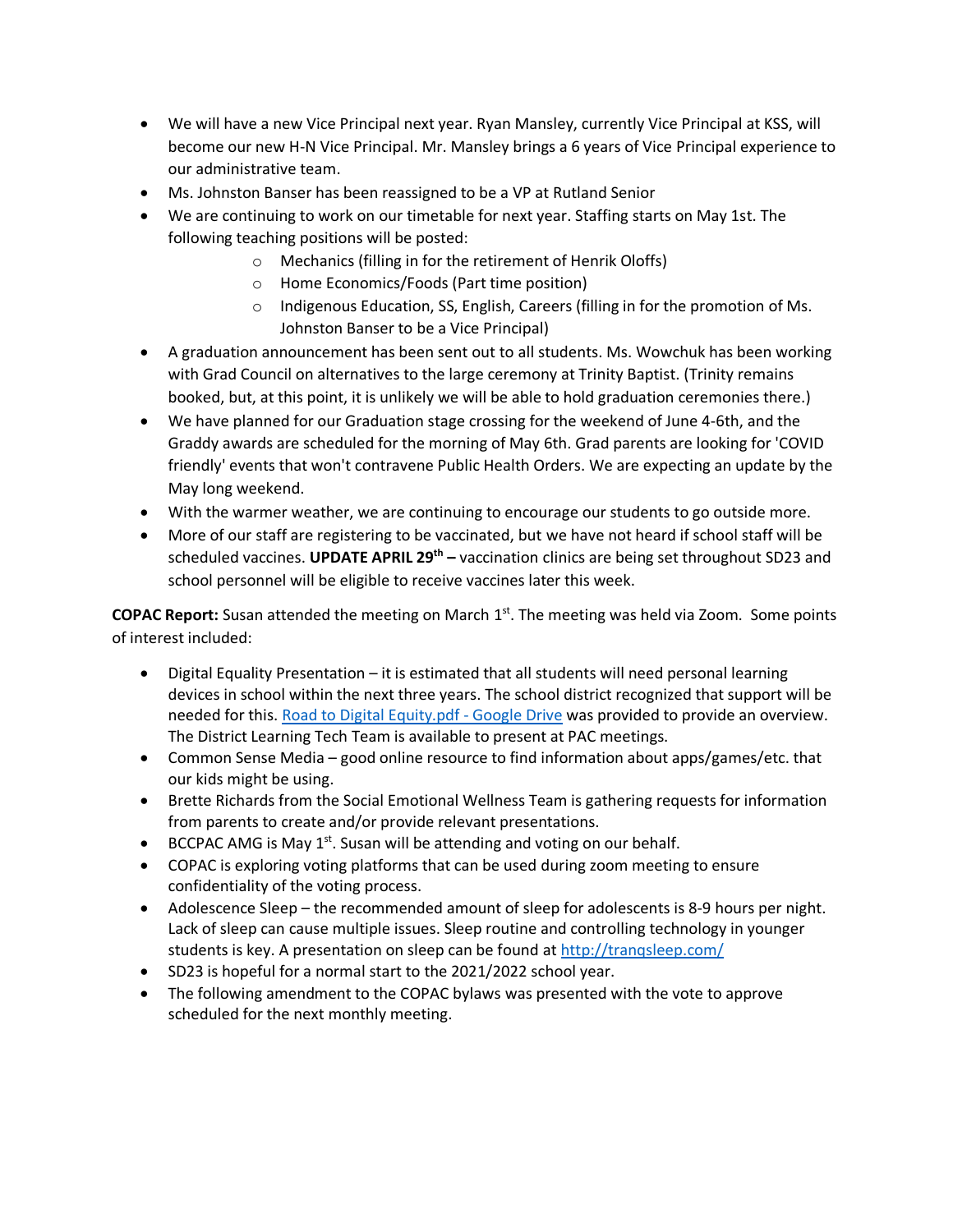### Repeal:

**Current Bylaw adopted Dec 3, 2012: Pg.09 section lV- Executive, Term of Office, No.09. Section IV - Executive**

### **Term of Office**

9. No person may hold the same executive position for more than two (2) consecutive years.

#### Replace with:

**Proposed Resolution and wording**: Pg.09 section lV- Executive, Term of Office, No.09; to be amended as follows: (addition bolded)

## **Section IV - Executive**

## **Term of Office**

9. No person may hold the same executive position for more than two (2) consecutive years. **In cases where a person has held a role for two consecutive one-year terms, and no replacement nomination is put forward, the COPAC Representatives in attendance may, by a majority vote of not less than two thirds (2/3), vote to extend the term for another year until the next AGM, provided the person holding the position remains a parent or guardian of a student enrolled in School District #23. The maximum consecutive years any person can hold the same executive position, including extensions, is three (3) consecutive years.**

A motion made by Ann,  $2^{nd}$  by Susan to approve the proposed amendment. All MBSS PAC members present voted in favor.

• The next COPAC meeting will be held May  $3^{rd}$  @ 7pm – Rebecca will attend and vote on our behalf.

## **Updates:**

• COBSS: Susan continues to be in communication as the COBSS issue continues. Scott has suggested that a Go-Fund-Me may be an alternative for generating COBSS bursaries, as that is what KSS is doing.

#### **New Business:**

- We will invite members of the CNB and GMS PACs to our May meeting.
- BCCPAC Parent Conference May  $28th/29th$  register by May 3rd. Anyone interested in attending can let Susan know.
- Susan will be voting at the BCCPAC AGM on May  $1<sup>st</sup>$ . We have two local candidates running for executive positions; Sarah Shakespeare (CNB) and Samantha Trarback (Quigley Elementary)
- May 3-9 is Mental Health Awareness Week. FamilySmart child and youth mental health resources are available at<https://may7icare.ca/>

Future meeting dates will be May 31<sup>st</sup>, and June 14<sup>th</sup>. We will plan to hold these meetings via Zoom.

Meeting adjourned @ 8:00pm